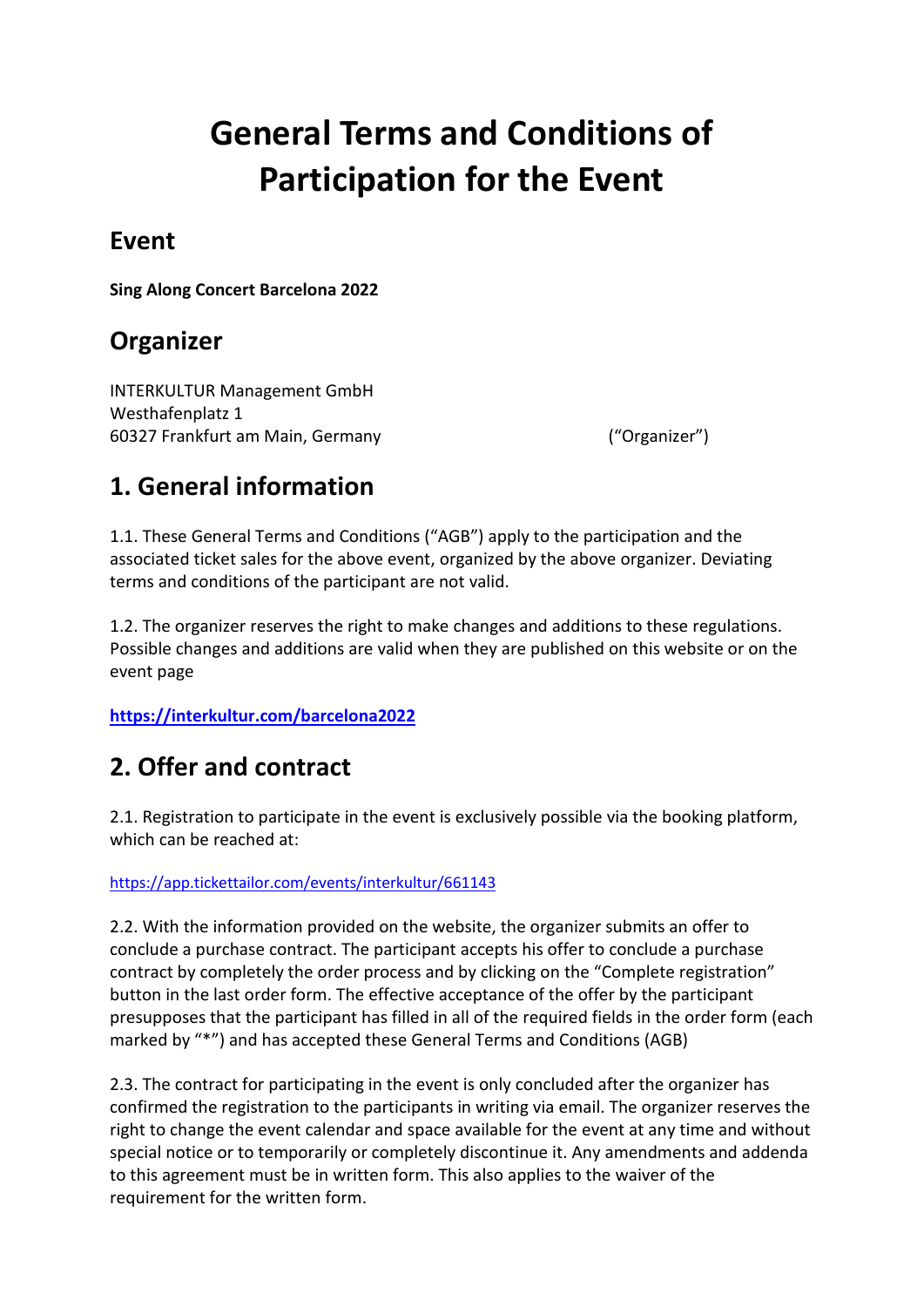### **3. Pricing**

3.1. The price stated in the certificate of participation is the final price and is binding on the participant.

3.2. Where required, all prices include the value-added tax due.

3.3. If special prices for discounts are shown, this is also shown separately. If no discounts are shown, these can also not be granted. Discounts can only be granted upon submission of proper proof. Proof of the discount must be submitted before the ticket is purchased and must be carried with you during the event. A subsequent reduction of the ticket price is excluded.

### **4. Payment**

4.1 The payment is made using the methods indicated in each case on the website. All prices are due immediately upon conclusion of the contract.

4.2. Payment with credit card:

When paying by credit card (MasterCard, Visa), the participant will be asked to enter the credit card details during the payment process. The associated credit card account will then be debited in the amount of the ticket. The organizer does not receive any bank details from this payment process.

#### 4.3. Payment via other payment methods

When paying via other financial service providers, the participant will be asked to enter the necessary information during the payment process. The organizer does not receive any bank details from this payment process.

4.4. If a payment is charged back (e.g., due to insufficient funds in the account indicated in the order), the participant must reimburse any damages or any expenses, which arise from the charge back. This includes in particular the bank fees as well as in each case a processing fee in the amount of 10.00 EUR per charge back for the processing by the organizer.

In the event of an unjustified charge back on the credit card, processing costs in the amount of 40.00 EUR will be charged.

In the event of a charge back, the organizer is entitled to withdraw from the contract immediately. The participant thus loses his right to participate in the booked event. This does not affect further claims of the organizer against the participants.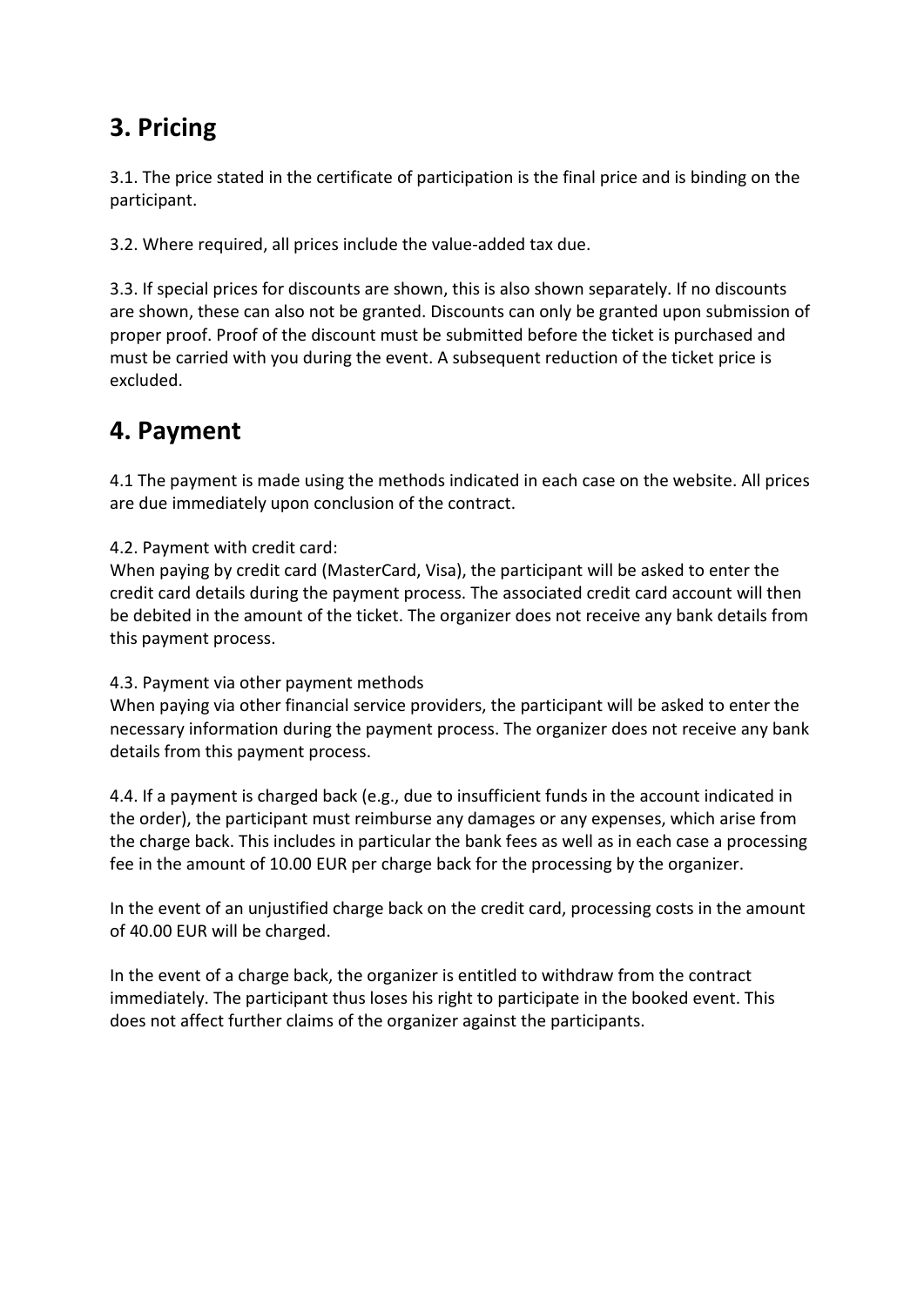# **5. Right of revocation**

#### 5.1. Revocation policy

#### **Right of revocation**

If the participant is a consumer within the meaning of § 13 German Civil Code (BGB), he can revoke his contractual declaration within 14 days without giving reasons in written form by means of a clear declaration (e.g., letter, email). To do this, the option exists to send an email specifying the ticket-ID. The participants use the following contact details for this purpose:

INTERKULTUR Management GmbH Westhafenplatz 1 60327 Frankfurt am Main Germany

#### [mail@interkultur.com](mailto:mail@interkultur.com)

#### **ADDRESS OF THE ORGANIZER**

The period begins after receipt of this instruction in written form, however, not before the conclusion of the contract and also not before the organizer fulfills his information obligations in accordance with Art. 246 § 2 in conjunction with § 1 para. 1 and 2 EGBGB as well as the obligations according to § 312g para. 1 clause 1 BGB in conjunction with Art. 246 § 3 EGBGB. Timely dispatch of the revocation notice is sufficient to meet the revocation deadline.

#### **Consequences of revocation:**

In the case of an effective revocation, mutually received services must be returned and any benefits (e.g. interest) surrendered. If the participant is not able to return or surrender the service or benefit (e.g. advantages of use) or only in part or only in degraded condition, he must compensate the organizer for his loss in this regard. Obligation for reimbursement of payments must be fulfilled within 30 days. We will provide this refund using the same method of payment that you used for the initial transaction, unless otherwise explicitly agreed upon with you. The period begins for the participant with the dispatch of the declaration of revocation and for the organizer with its receipt.

#### **End of the revocation policy.**

++++++++++++++++++

5.2. The right of revocation expires prematurely if the organizer begins to provide the service with express consent of the participant before the end of the revocation period or the participants arrange for the service to be provided themselves.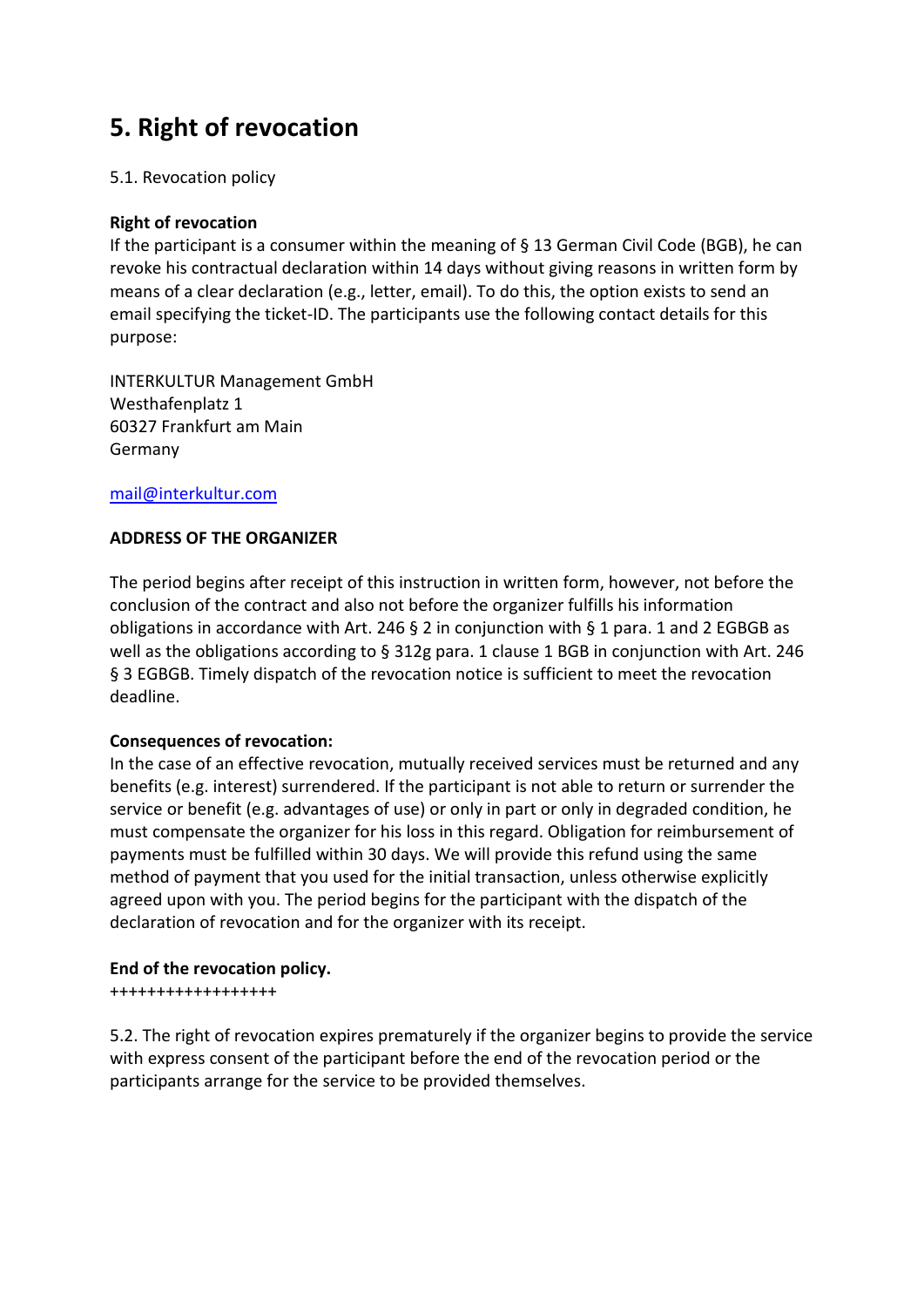# **6. Withdrawal/cancellation**

6.1. Cancellation of participation must be notified to the organizer by email to [mail@interkultur.com.](mailto:mail@interkultur.com)

a) In case of withdrawal/cancellation before **02.08.2022** the ticket price will be fully refunded.

b) In case of withdrawal/cancellation after **03.08.2022**, a refund will be made subject to a processing fee of 10% but at least 10 EUR.

6.2. If the registered participant cannot attend the event, the participant has until **07/26/2022** to name a substitute person for the participation in writing or by email.

# **7. Services**

7.1. The scope of the contractual service in the context of the event results from the existing registration forms and the confirmation of participation from the organizer. In the event of contradictions and in any case, the description of services in the booking confirmation is decisive.

7.2. If services are not provided in accordance with the contract, the participant is entitled to remedy. Defects must be reported immediately. Claims for reimbursement of the participation fee due to obvious non-contractual performance, must be asserted within 14 days after the event has concluded.

7.3. The organizer reserves the right to appoint a substitute conductor in exceptional cases. The participant will be informed about the respective changes in good time.

7.4 Travel, accommodation and meals are not included in the event offer, unless services of this type are expressly listed in the event description. If the contractual party does not use the properly offered services in whole or in part, there is no entitlement to a reimbursement of the participation fee.

# **8. Cancellation of the event**

8.1. The organizer can cancel the event for urgent reasons with a reasonable period of notice. This also applies to supporting and evening programs.

8.2. If the event is cancelled, the organizer will refund the payment made in full within 14 days. Any additional costs incurred by the participant will not be reimbursed.

8.3 If the event is canceled after half of the regular concert duration or after the break (if this was provided for), there is no entitlement to compensation. In the event of an earlier cancellation, the aforementioned provisions apply analogously.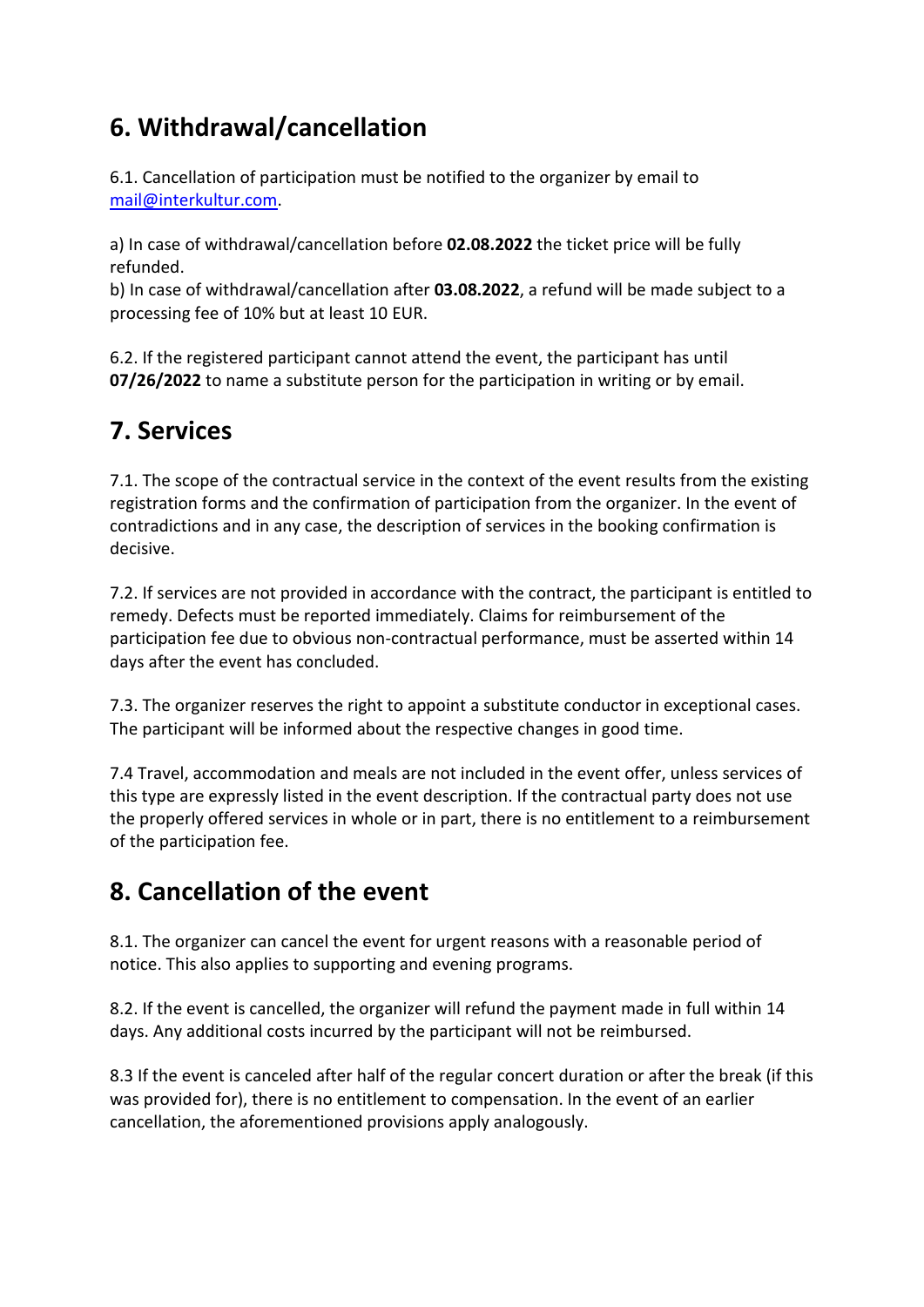# **9. Copyright and other rights**

9.1. The concert and event documents issued are protected by copyright and may only be used for personal use. Rights of use are only transferred by expressly granting rights of use in writing. Duplication, distribution, processing or public reproduction of any kind is strictly forbidden and requires the organizer's written approval.

9.2. Sound and video recordings and descriptions of the event, the event results in whole or in part are not permitted.

### **10. Use and resale**

10.1 The participant undertakes to use his participation exclusively for private purposes. Any commercial resale of the admission tickets purchased without obtaining the prior consent of the organizer is prohibited.

10.2 The private resale of the admission ticket at a higher than the contractually agreed ticket price plus proven fees that have actually been charged to the purchaser of the admission ticket is prohibited.

10.3 If the purchaser violates one of the prohibitions standardized in Sections 10.1 and 10.2, he is obliged to pay a contractual penalty to the organizer in the amount of 2,000.00 euros.

# **11. Image material/photographs**

11.1. Participants in the event irrevocably and free of charge agree that the organizer is entitled to create, reproduce, send or have sent image and/or sound recordings of his person, which go beyond the reproduction of an event of current affairs and to use them in audiovisual media.

# **12. Liability**

12.1. The organizer is liable

- for intent and any negligence in the event of a breach of essential contractual obligations. The amount of liability is limited to the amount of the participant price; the liability for consequential and financial damages (e.g., loss of earnings) is excluded.
- otherwise only for damages caused by intent or gross negligence. The amount of liability is limited to the amount of the contract value; the liability for consequential and financial damages (e.g., loss of earnings) is excluded.